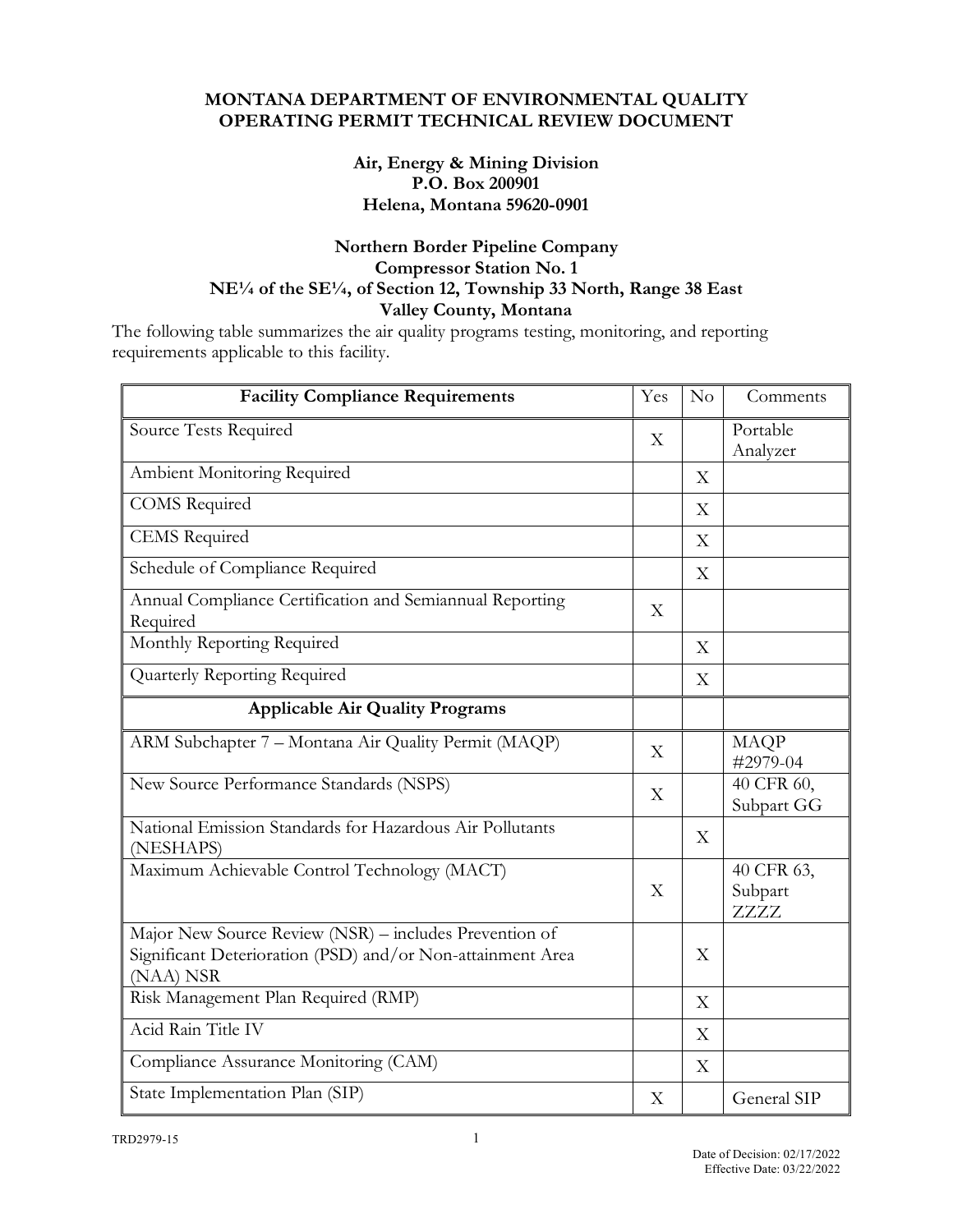# **TABLE OF CONTENTS**

| $C_{\cdot}$<br>$E_{\rm{m}}$<br>$F_{\cdot}$ |                                                                          |  |
|--------------------------------------------|--------------------------------------------------------------------------|--|
|                                            |                                                                          |  |
|                                            |                                                                          |  |
|                                            |                                                                          |  |
| B.<br>$C_{\cdot}$<br>Е.<br>$F_{\perp}$     |                                                                          |  |
|                                            | SECTION IV. NON-APPLICABLE REQUIREMENT ANALYSIS 12                       |  |
|                                            |                                                                          |  |
| $B_{-}$<br>$C_{\cdot}$<br>D.<br>E.         |                                                                          |  |
| F.                                         | PREVENTION OF SIGNIFICANT DETERIORATION (PSD) AND TITLE V GREENHOUSE GAS |  |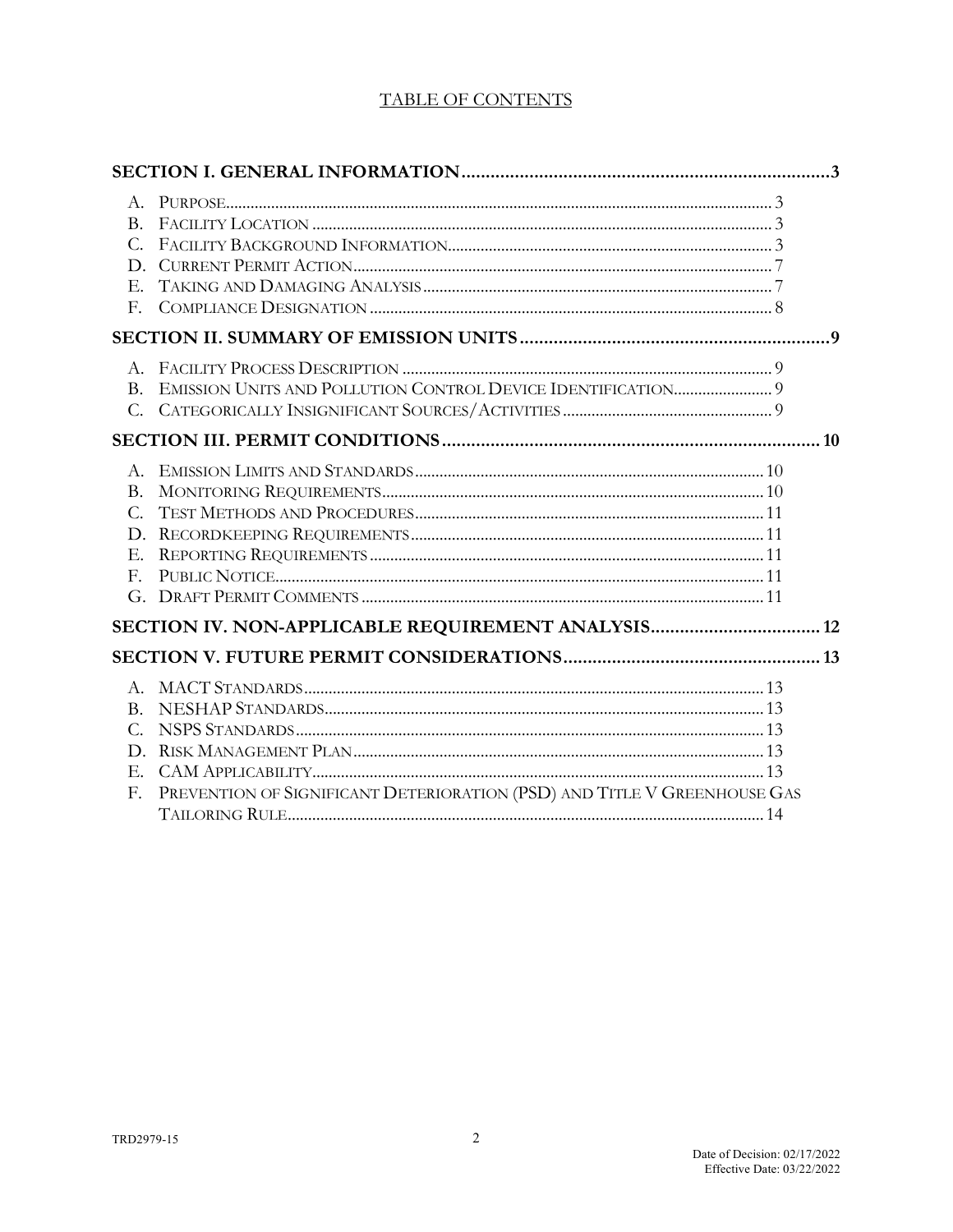#### **SECTION I. GENERAL INFORMATION**

# **A. Purpose**

This document establishes the basis for the decisions made regarding the applicable requirements, monitoring plan, and compliance status of emission units affected by the operating permit proposed for this facility. The document is intended for reference during review of the proposed permit by the Environmental Protection Agency (EPA) and the public. It is also intended to provide background information not included in the operating permit and to document issues that may become important during modifications or renewals of the permit. Conclusions in this document are based on information provided in the original application submitted by Northern Border Pipeline Company (NBPL) on February 11, 1997; and additional submissions on February 15, 2001; October 9, 2001; February 3, 2003; October 17, 2003; March 11, 2003; December 6, 2004; April 9, 2007; March 25, 2009; May 5, 2009, March 29, 2011; and March 7, 2012 and October 8, 2020; and administrative amendment request received January 20, 2022.

# **B. Facility Location**

NBPL owns and operates the Compressor Station No. 1. This facility is located at  $NE<sup>1/4</sup>$  of SE¼ of Section 12, Township 33 North, Range 38 East, in Valley County, Montana. This site is approximately 28 miles north of Glasgow Montana. Compressor Station No. 1 is located near Buggy Creek, in gently rolling terrain, about 42.5 miles northeast of Forsman Reservoir. From the intersection of Highway 2 and 24, travel north on Highway 24 to mile marker #34. Turn left (west) on the county road and travel 11 miles. Then turn southwest, the site is on the left approximately 5 miles. The total property area covered by this facility is 40 acres. Valley County is designated as an Unclassifiable/Attainment area for National Ambient Air Quality Standards (NAAQS) for all criteria pollutants.

# **C. Facility Background Information**

# Montana Air Quality Permit History

On December 23, 1996, NBPL submitted a complete permit application to construct and operate one 39,335-horsepower (hp) Cooper-Rolls natural gas turbine, one 300-kilowatt (kW) emergency backup generator engine, one 1.706-million British Thermal Unit per hour (MMBtu/hr) heating boiler, and one 15-kW emergency backup generator engine. **Montana Air Quality Permit (MAQP) #2979-00** became final on March 30, 1997.

On May 13, 1998, NBPL requested that MAQP #2979-00 be modified to accurately reflect the emergency generator engine size of 245-kW. Also, the monitoring requirement in Section II.B.2 was changed from "after issuance of MAQP #2979-00" to "after initial startup of the facility." MAQP #2979-01 became final on June 19, 1998. **MAQP #2979-01** replaced MAQP #2979-00.

On April 16, 2004, the Department of Environmental Quality (Department) received a complete MAQP application from NBPL for changes to MAQP #2979-01. The changes included a modification to the original oxides of nitrogen (NOx) Best Available Control Technology (BACT) determination by the Department. NBPL Source #01 (39,335- hp natural gas turbine)

3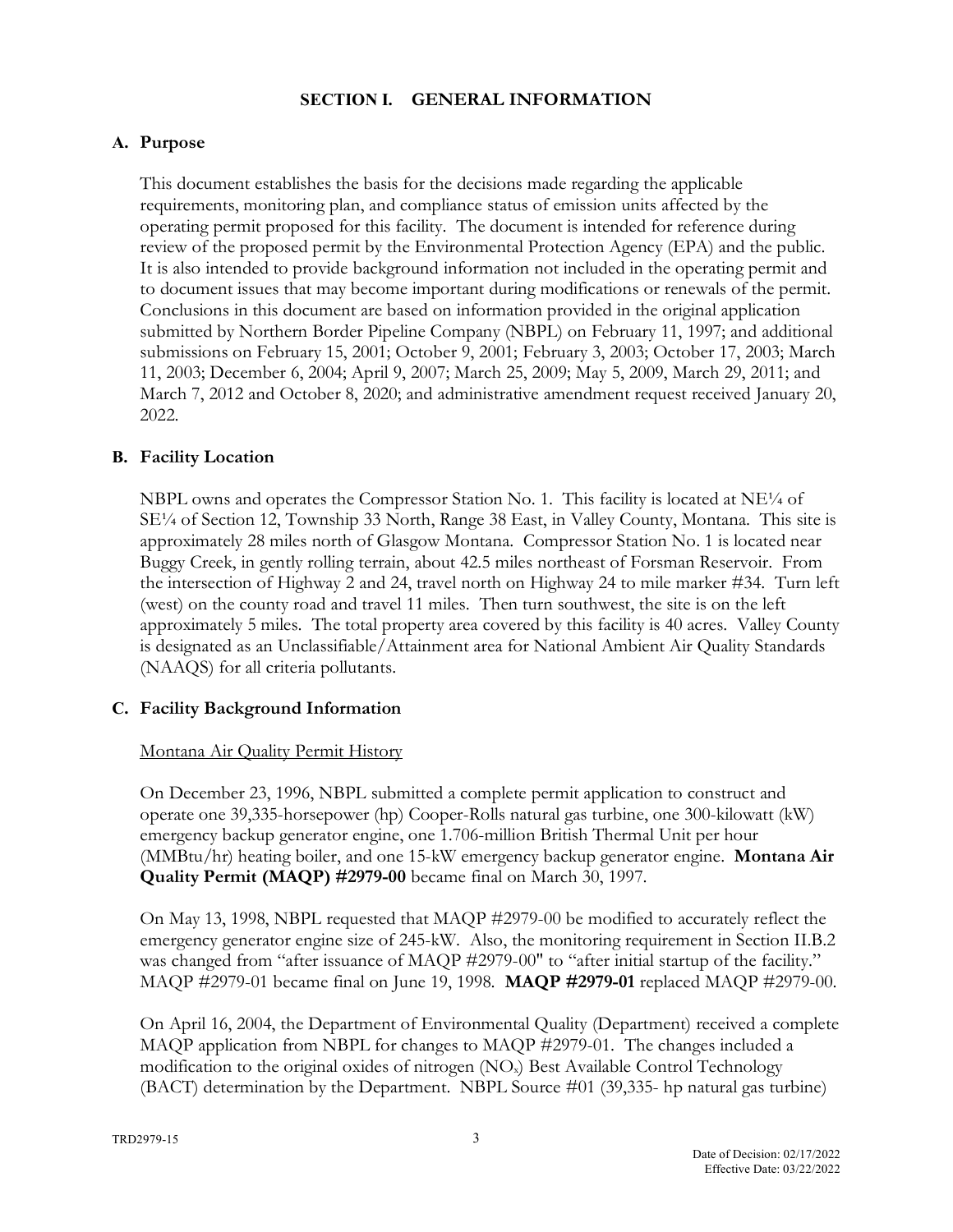was unable to operate the dry low  $NO<sub>x</sub>$  combustion system (DLE), determined by the Department to be BACT, every hour and at all conditions for which the turbine operates. The modification allowed NBPL to operate Source #01 up to 750 hours per year while the DLE was not in operation. Reasons for non-DLE operation shall include only start-up and shutdown, when operation is required during downstream maintenance requirements, and operation during low ambient temperatures at the site. New carbon monoxide (CO) emission limits for Source #01 of 460 pounds per hour (lb/hr) when the ambient temperature is 20 degrees Fahrenheit (°F) or colder, 56 lb/hr when the ambient temperature is 20°F or warmer, and 109.5 tons per rolling 12-month time period replaced Section II.A.2 that limited the operation of Source #01 to running at 80% or greater load when the ambient temperature is below 5°F. The new 109.5 tons per year CO limit would be made enforceable by monitoring a combination of ambient and turbine parameters. Cooper-Rolls, the manufacturer of the turbine, will test the turbine under different operating scenarios to develop a correlation between the monitored parameters and CO emissions. The 15-kW emergency generator has been removed from the facility. **MAQP #2979-02** replaced MAQP #2979-01.

On March 7, 2012, the Department received a complete concurrent application from NBPL to increase the rolling 12-month CO emission limit in MAQP #2979-02 and Operating Permit #OP2979-11 for the natural gas compressor turbine (Source #01) to 162 tons per year. The modification request did not represent a change in equipment or methods of operation, or a change in the BACT emission limits based on a lb/hr basis. All of the existing BACT pollution control systems remain in place. The previous rolling 12-month CO limit of 109.5 tons per year was established as a good-faith estimate of projected reasonable worst-case annual CO emissions based on turbine manufacturer calculations and projected ambient temperatures. The updated 12-month rolling limit is based on historical emissions data gathered by the Continuous Calculated Emissions Monitoring System (CCEMS) that was put in place as a result of the previous permit action, average monthly temperatures, and projected average daily hp by month. This permit action modified the 12-month rolling CO emission limit and updated the rule references and permit language to current Department practices. **MAQP #2979-03** became final on May 12, 2012 and replaced MAQP #2979-02.

On April 9, 2015, the Montana Department of Environmental Quality (Department) received an administrative amendment request from NBPL for a change to their scheduled emissions testing requirements because the turbine at Compressor Station No. 1 has been operating for relatively few hours per semiannual period. While emissions testing will still be on a semiannual schedule, NBPL may forego the test for a semiannual period if the turbine has operated for less than 500 hours during that semiannual period. A compliance test must still be completed at least once every 26 months, regardless of the number of hours that the turbine has been operating. No changes to emission limits or maximum potential emissions are proposed or authorized with this permit action. **MAQP #2979-04** replaced MAQP #2979-03.

# Title V Operating Permit History

On February 21, 1997, NBPL submitted a complete permit application to construct and operate Compressor Station No. 1 in Valley County, Montana. This facility would consist of one 39,335-hp Cooper-Rolls, 6562-DLE Coberra; one 300-kW emergency backup generator engine; one 1.706-MMBtu/hr hydronic boiler; and one 15-kW emergency backup generator. The application stated the estimated start date as  $8/97$  and the estimated completion date as November, 1998. An MAQP was issued for this facility on April 1997. This facility had the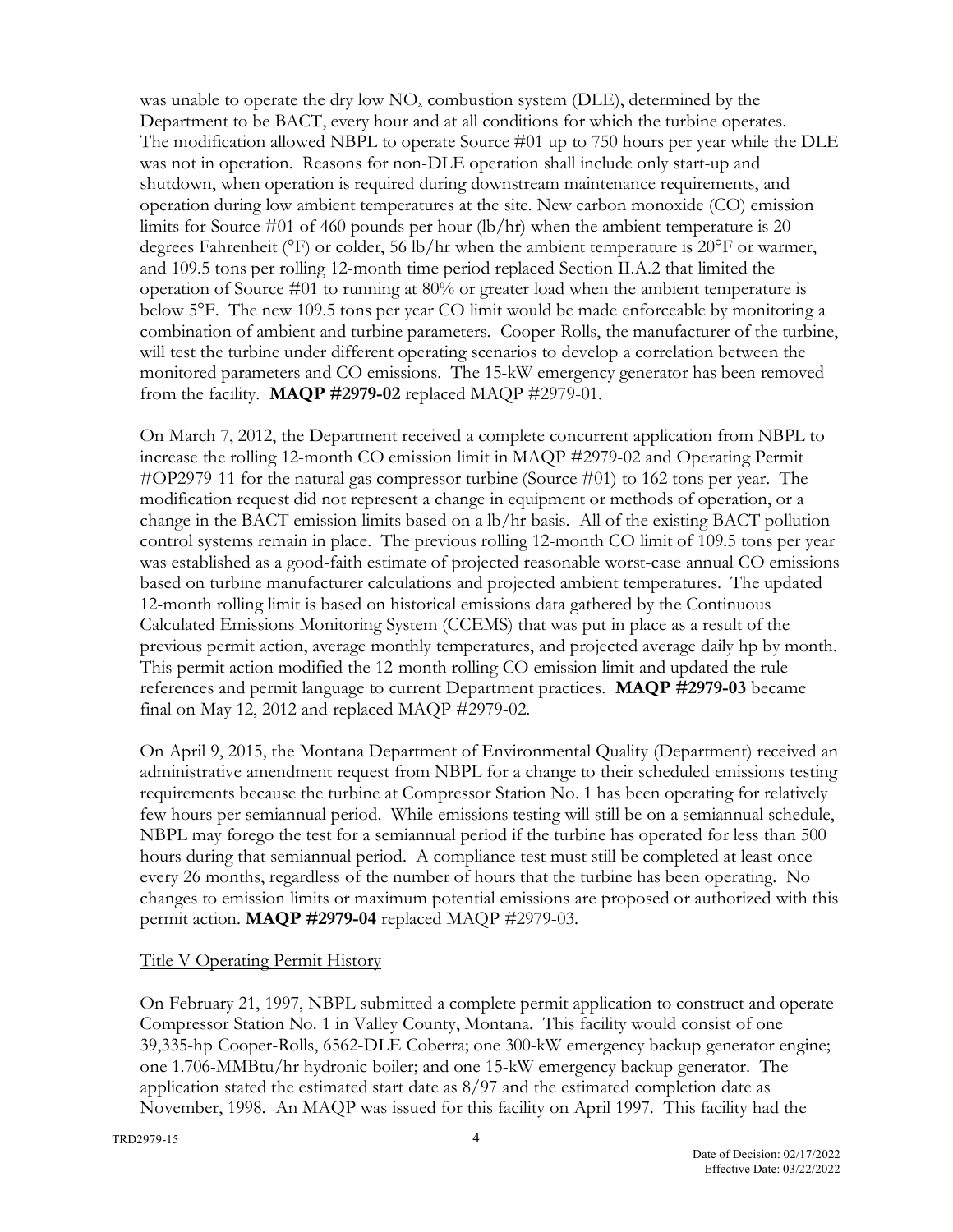potential to emit greater than 100 tons per year of  $NO<sub>x</sub>$  and was therefore required to obtain an operating permit.

This facility was an NSPS Subpart GG affected source because the Cooper-Rolls Coberra meets the definition of a stationary gas turbine and was manufactured after October 3, 1997. The Cooper-Rolls Coberra will have an internal dry low NOx combustion as its control device, which constitutes BACT for this facility.

**Operating Permit #OP2979-00** established the basis for the decisions made regarding the applicable requirements, monitoring plan, and compliance status of emission units affected by the operating permit for this facility. The document was intended for reference during review of the permit by the EPA and the public. It was also intended to provide background information not included in the operating permit and to document issues that may become important during modifications or renewals of the operating permit. Conclusions in this document were based on information provided in the original operating permit application submitted by NBPL and received by the Department on February 11, 1997.

On February 15, 2001, NBPL submitted a request for the Department to revise the permitted custom fuel monitoring schedule and equipment for Compressor Station No. 1 Located in Valley County, MT. A hydrogen sulfide (H2S) and Total Sulfur Analyzer replaced the chromatograph. The custom fuel schedule was structured to allow a representative sample to be recorded every 2 weeks with an option of extending the sampling schedule to once every 6 months upon approval by the Department. **Operating Permit #OP2979-01** replaced Operating Permit #OP2979-00.

On October 9, 2001, the Department received a request from NBPL for a modification to Operating Permit #OP2979-01. The modification was an administrative amendment, which changed the responsible official for the facility. **Operating Permit #OP2979-02** replaced Operating Permit #OP2979-01.

On February 3, 2003, the Department received a request from NBPL for an administrative amendment to Operating Permit #OP2979-02. The administrative amendment changed the responsible official and the corporate office address for the facility**. Operating Permit #OP2979-03** replaced Operating Permit #OP2979-02.

On February 3, 2003, the Department received a request from NBPL for a modification to Operating Permit #OP2979-03. The modification is an administrative amendment. The responsible official's name was changed in error on Operating Permit #OP2979-03. **Operating Permit #OP2979-04** changed the responsible official from Jay Muschenheim back to Randy Rice and changed the facility contact from Ruth Jensen to Jay Muschenheim. Operating Permit #OP2979-04 replaced Operating Permit #OP2979-03.

On October 17, 2003, the Department received a request from NBPL for the administrative amendment of Operating Permit #OP2979-04 to update Section V.B.3 of the General Conditions incorporating changes to federal Title V rules 40 CFR 70.6(c)(5)(iii)(B) and 70.6(c)(5)(iii)(C) (to be incorporated into Montana's Title V rules at ARM 17.8.1213) regarding Title V annual compliance certifications. **Operating Permit #OP2979-05** replaced Operating Permit #OP2979-04.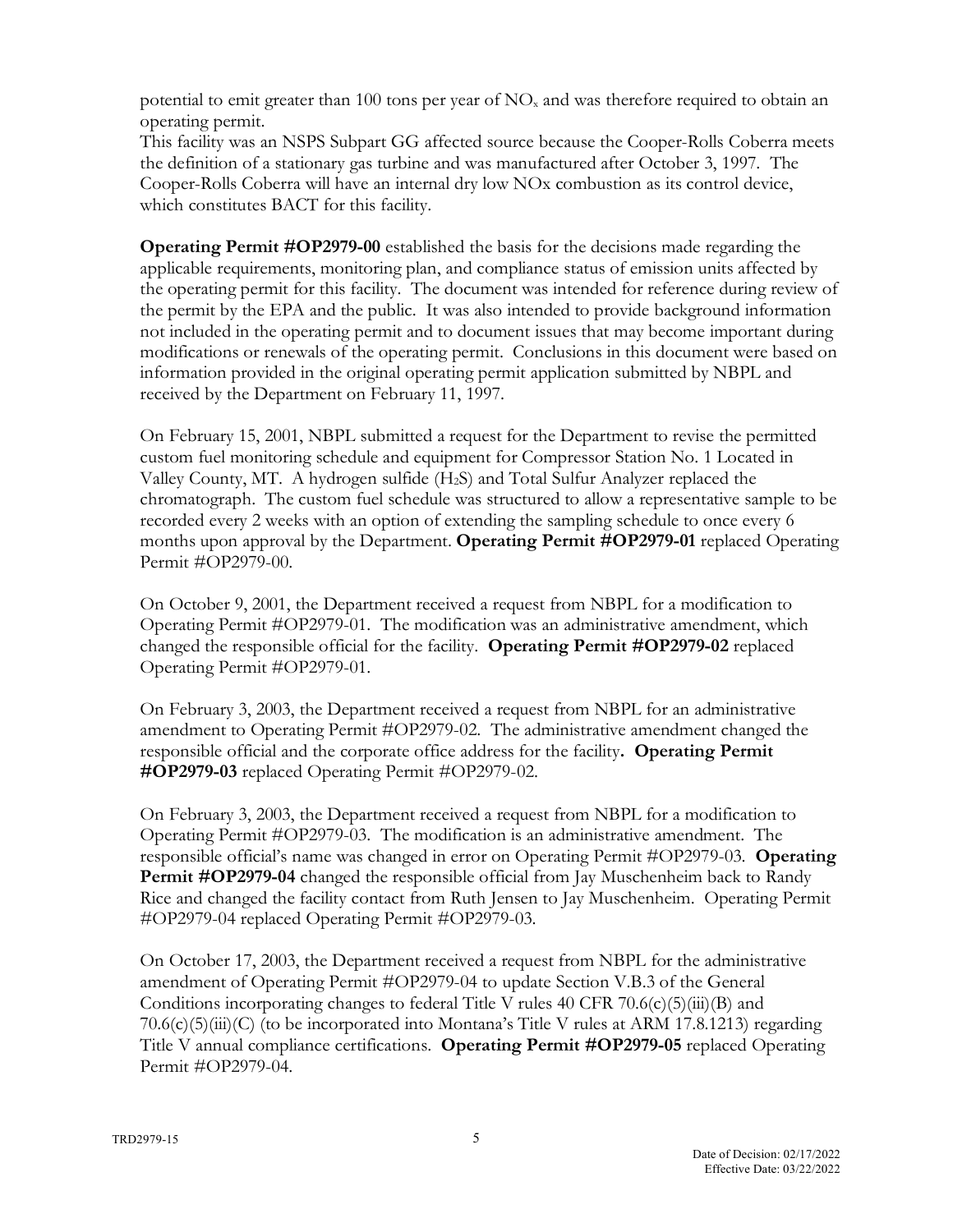On March 11, 2003, the Department received a renewal application from NBPL. The Department had been in the process of permitting action #2979-02 and waited until the completion of permitting action #2979-02 to proceed with the renewal. Permit action #2979-02 was final June 18, 2004. **Operating Permit #OP2979-06** replaced Operating Permit #OP2979-05. On December 6, 2004, the Department received a request from NBPL for an administrative amendment to Operating Permit OP2979-06. The administrative amendment changed the responsible official from Randy Rice to Michel E. Nelson. **Operating**  Permit #OP2979-07 replaced Operating Permit #OP2979-06.

On April 9, 2007, the Department received a request from NBPL for an administrative amendment to Operating Permit #OP2979-07. The administrative amendment changed the responsible official from Michel E. Nelson to Jim Krause. **Operating Permit #OP2979-08**  replaced Operating Permit #OP2979-07.

**Operating Permit #OP2979-10** renewed NBPL's Title V Operating Permit. On March 25, 2009, the Department received a request from NBPL for an administrative amendment to Operating Permit #OP2979-08 to change the responsible official from Jim Krause to Jeff Gravelle. The Department did not issue an Administrative Amendment in anticipation of receiving a Title V Renewal Application. The Renewal Application for NBPL's Title V Operating Permit was received on May 5, 2009. The permit action renewed NBPL's Title V Operating Permit, incorporated the change of the Responsible Official, and updated the permit to the current format used by the Department. Some of the changes included updates to general permit conditions, facility wide conditions, identification of the emergency generator by horsepower instead of electrical generation, and minor changes on the information required for recording during testing. NBPL's Operating Permit #OP2979-10 replaced Operating Permit #OP2979-08. The numbering skipped from -08 to -10 to illustrate that the Department combined the request to change the responsible official and the renewal application into one permitting action from the Department.

On December 6, 2010, the Department received notification from NBPL that the Responsible Official had changed. This permit action updated the permit to reflect the change in responsible official. **Operating Permit #OP2979-11** replaced Operating Permit #OP2979-10.

On March 7, 2012, the Department received a complete concurrent application from NBPL to increase the rolling 12-month CO emission limit in MAQP #2979-02 and Operating Permit #OP2979-11 for the natural gas compressor turbine (Source #01) to 162 tons per year. The Department updated the MAQP first and MAQP #2979-03 became final on May 12, 2012. The permit action updated the Operating Permit to reflect the new the 12-month rolling CO emission limit for the compressor turbine. **Operating Permit #OP2979-12** replaced Operating Permit #OP2979-11.

On June 13, 2019, the Department received an application from NBPL to request to reduce emissions testing frequency based on reduced hours of operations. NBPL requested that in any semiannual period in which there is less than 500 hours of turbine operation, testing requirements be waived for that semiannual period, with testing every 2 years (not to exceed 26 months between tests) established as a minimum. The permit action incorporated the request similar to the No. 1 compressor station (OP2979). **Operating Permit #OP2974-13** replaced #OP2974-12.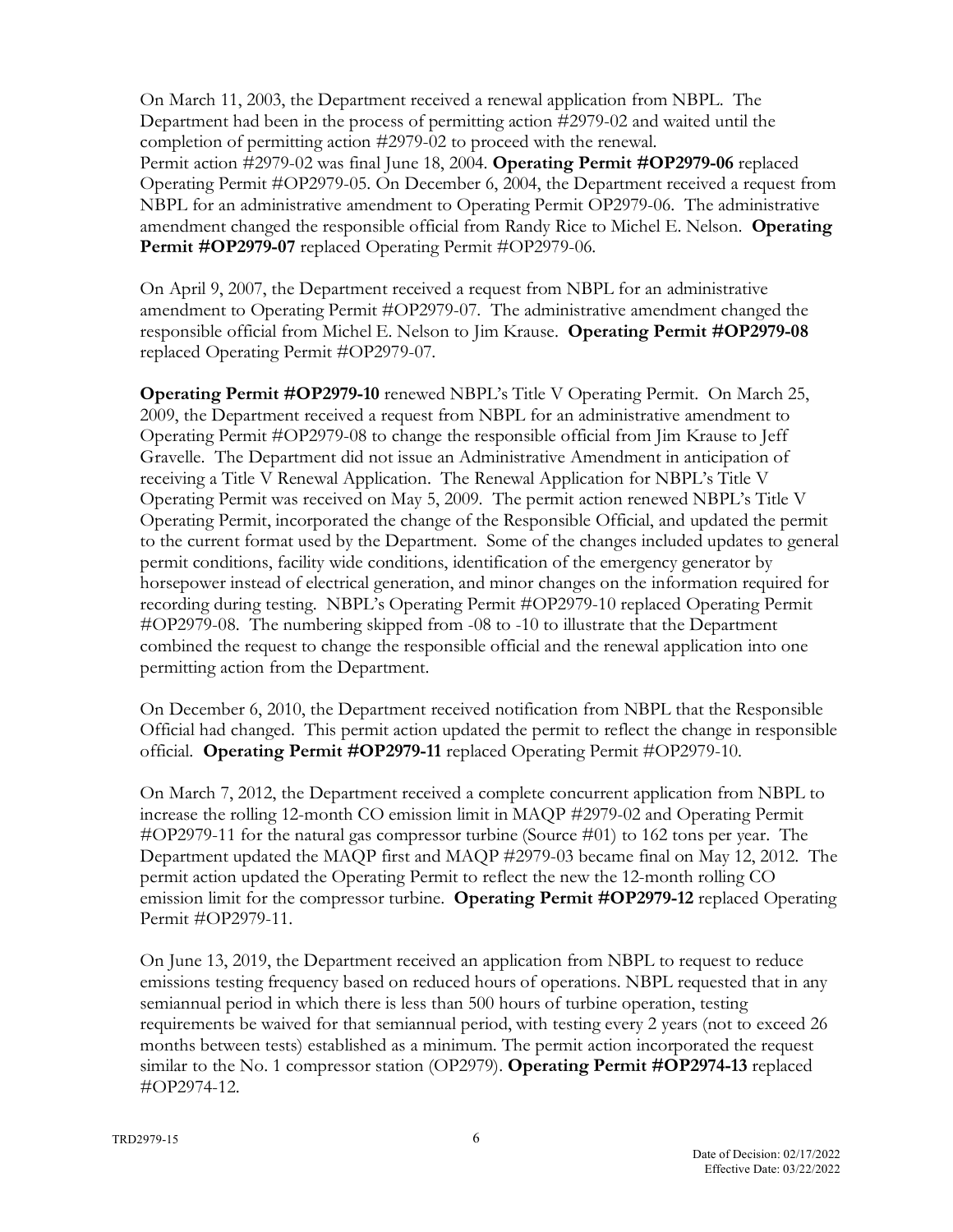On October 10, 2020, the Department received an application for the renewal of Title V Operating Permit #OP2979-13. There were no changes in applicable requirements during this renewal. **Title V Operating Permit #2979-14** replaced Title V Operating Permit #OP2974-13.

# **D. Current Permit Action**

On January 20, 2022, the Department received a request from NBPL for an administrative amendment to Operating Permit #OP2979-14. The administrative amendment changed the responsible official and the company contact for the facility**. Operating Permit #OP2979-15** replaces Operating Permit #OP2979-14.

# **E. Taking and Damaging Analysis**

HB 311, the Montana Private Property Assessment Act, requires analysis of every proposed state agency administrative rule, policy, permit condition or permit denial, pertaining to an environmental matter, to determine whether the state action constitutes a taking or damaging of private real property that requires compensation under the Montana or U.S. Constitution. As part of issuing an operating permit, the Department is required to complete a Taking and Damaging Checklist. As required by 2-10-101 through 2-10-105, MCA, the Department conducted the following private property taking and damaging assessment.

| <b>YES</b>                | NO                        |                                                                                               |
|---------------------------|---------------------------|-----------------------------------------------------------------------------------------------|
| $\boldsymbol{\mathrm{X}}$ |                           | 1. Does the action pertain to land or water management or environmental regulation affecting  |
|                           |                           | private real property or water rights?                                                        |
|                           | X                         | 2. Does the action result in either a permanent or indefinite physical occupation of private  |
|                           |                           | property?                                                                                     |
|                           | $\boldsymbol{\mathrm{X}}$ | 3. Does the action deny a fundamental attribute of ownership? (ex.: right to exclude others,  |
|                           |                           | disposal of property)                                                                         |
|                           | X                         | 4. Does the action deprive the owner of all economically viable uses of the property?         |
|                           | X                         | 5. Does the action require a property owner to dedicate a portion of property or to grant an  |
|                           |                           | easement? [If no, go to $(6)$ ].                                                              |
|                           |                           | 5a. Is there a reasonable, specific connection between the government requirement and         |
|                           |                           | legitimate state interests?                                                                   |
|                           |                           | 5b. Is the government requirement roughly proportional to the impact of the proposed use of   |
|                           |                           | the property?                                                                                 |
|                           | X                         | 6. Does the action have a severe impact on the value of the property? (consider economic      |
|                           |                           | impact, investment-backed expectations, character of government action)                       |
|                           | X                         | 7. Does the action damage the property by causing some physical disturbance with respect to   |
|                           |                           | the property in excess of that sustained by the public generally?                             |
|                           | X                         | 7a. Is the impact of government action direct, peculiar, and significant?                     |
|                           | X                         | 7b. Has government action resulted in the property becoming practically inaccessible,         |
|                           |                           | waterlogged or flooded?                                                                       |
|                           |                           | 7c. Has government action lowered property values by more than 30% and necessitated the       |
|                           | X                         | physical taking of adjacent property or property across a public way from the property in     |
|                           |                           | question?                                                                                     |
|                           | X                         | Takings or damaging implications? (Taking or damaging implications exist if YES is checked    |
|                           |                           | in response to question 1 and also to any one or more of the following questions: 2, 3, 4, 6, |
|                           |                           | 7a, 7b, 7c; or if NO is checked in response to questions 5a or 5b; the shaded areas)          |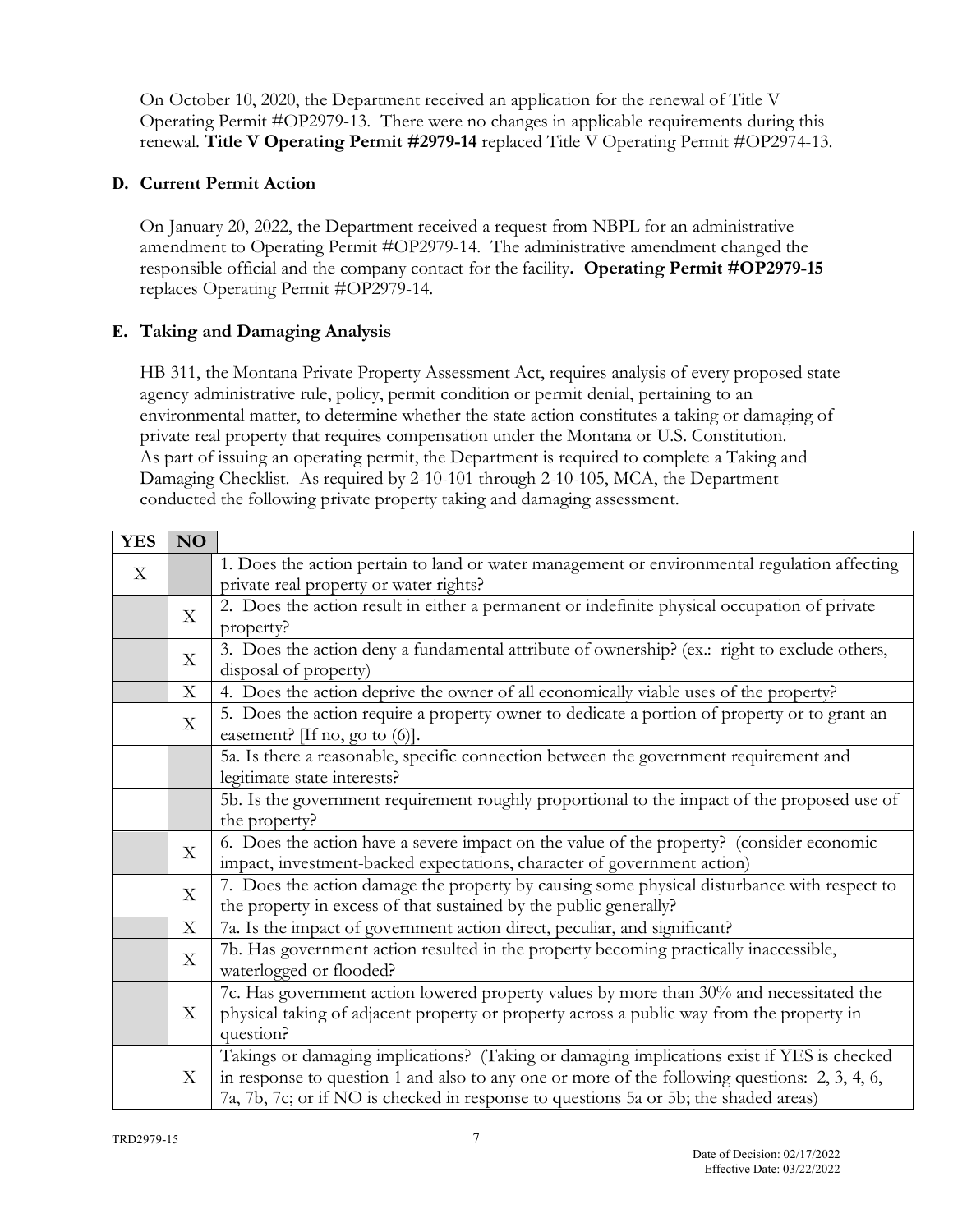Based on this analysis, the Department determined there are no taking or damaging implications associated with this permit action.

# **F. Compliance Designation**

The Department conducted a partial compliance evaluation for the period from May 28, 2015 through March 1, 2017. Based upon the information gathered during the facility inspection, the observations made at the facility, and the review of facility records, the Department found NBPL to be in compliance with all applicable requirements.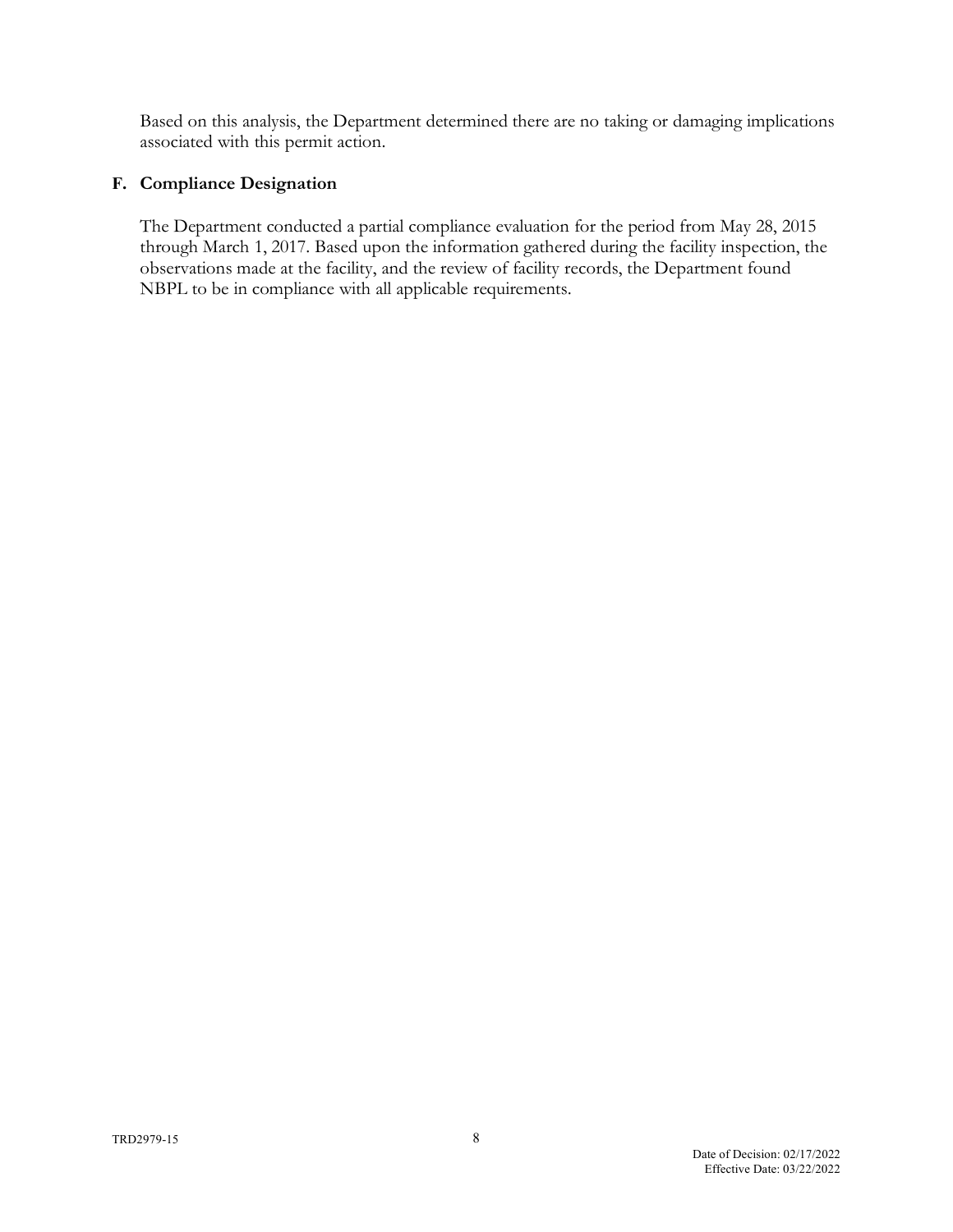#### **SECTION II. SUMMARY OF EMISSION UNITS**

### **A. Facility Process Description**

The NBPL Compressor Station No. 1 is a natural gas pipeline transmission station with one Cooper-Rolls Coberra natural gas fired turbine. A hot water boiler provides the heat to the various station facilities.

The Standard Industrial Classification (SIC) for this facility is "Natural Gas Transmission" which has an SIC Code of 4922.

#### **B. Emission Units and Pollution Control Device Identification**

The NBPL Compressor Station No. 1 application identified one 39,335-hp Cooper-Rolls Coberra 6562 Compressor Turbine, one 245-kW emergency backup generator engine, and one 1.706 MMBtu/hr hydronic boiler.

The Cooper-Rolls Coberra will contain a dry low  $NO<sub>X</sub>$  combustion system, as part of the turbine design, this design and operating practice constitutes BACT for this facility. No pollution control devices exist on the emergency backup generator engine or the hydronic boiler.

#### **C. Categorically Insignificant Sources/Activities**

The Administrative Rules of Montana (ARM) 17.8.120 (22)(a) defines an insignificant emission unit as one that emits less than 5 tons per year of any regulated pollutant, has the potential to emit less than 500 pounds per year of lead or any Hazardous Air Pollutant (HAP), and is not regulated by an applicable requirement other then a generally applicable requirement.

This facility has a 1.706 MMBtu/hr Hydronic Boiler, used for heating buildings and fuel preheat as needed. This boiler meets the definition of insignificant emission unit.

| Emissions Unit ID | Description                                   |
|-------------------|-----------------------------------------------|
| IEH01             | 1.67-MMBtu/hr natural gas fired heater boiler |
| <b>IEH02</b>      | In-plant vehicle traffic                      |
| TELIO3            | Fugitive and Miscellaneous emissions          |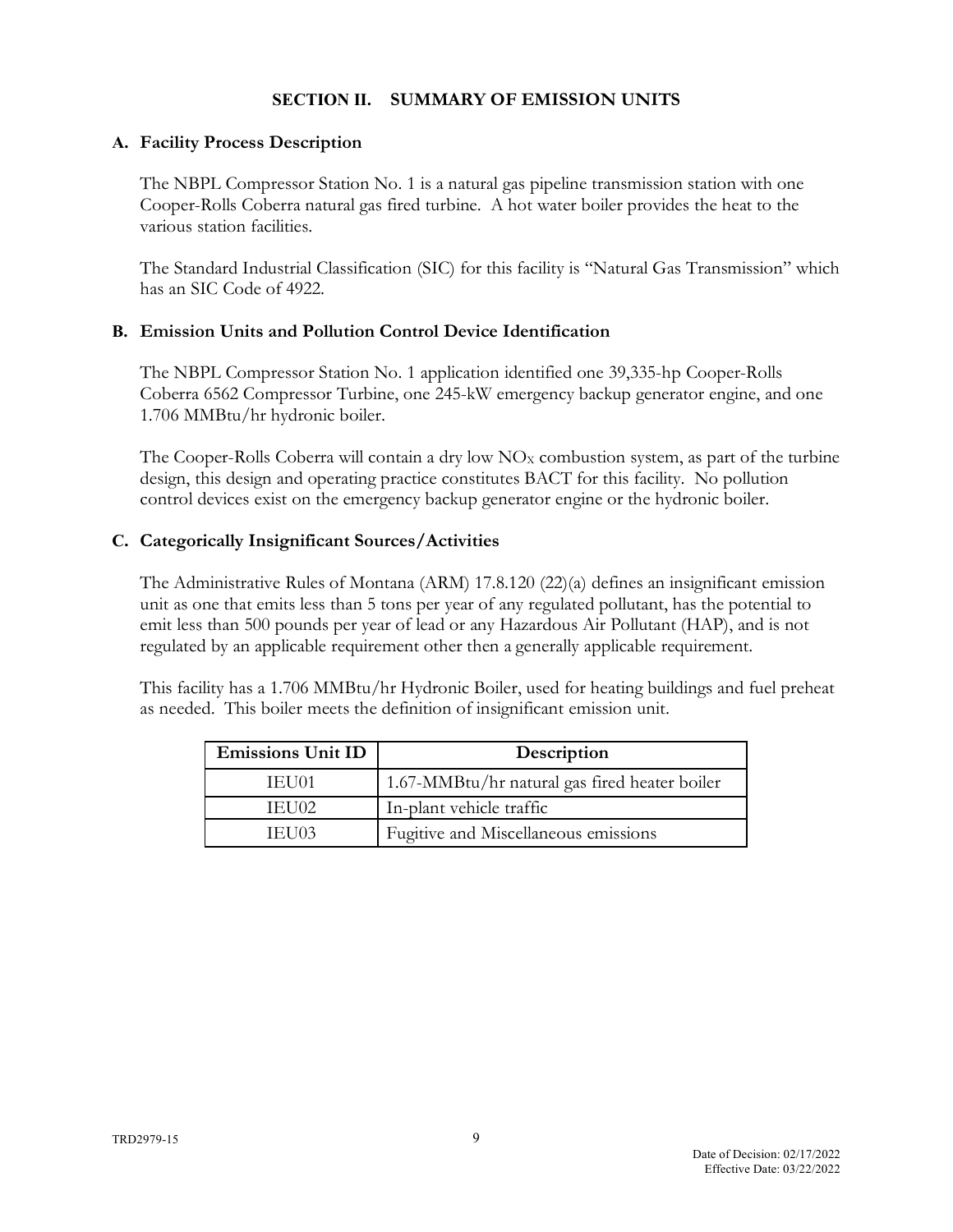### **SECTION III. PERMIT CONDITIONS**

### **A. Emission Limits and Standards**

Emission limits for the 39,335 hp Cooper-Rolls Coberra Compressor Turbine were established by a BACT determination under the authority of ARM 17.8.715 (the predecessor to ARM 17.8.752). The Cooper Rolls natural gas turbine shall be operated properly by maintaining the dry low NOx combustion system that is part of the turbine design. Minimum stack height for the Cooper Rolls natural gas turbine shall be 55 feet above ground level. The compressor turbine has an emission limit of 40 ppmvd and 50.0 lb/hr for  $NO<sub>x</sub>$  and 3.00 lb/hr for Volatile Organic Compounds (VOC). CO emissions shall not exceed 460 lb/hr when the ambient temperature is below 20 °F, 56 lb/hr when the ambient temperature is 20 °F or warmer, and 162 tons per rolling 12-month time period. Sulfur content in the fuel shall not exceed 0.08% by weight and sulfur dioxide content in the fuel shall not exceed 0.015% by volume at 15% oxygen on a dry basis. The emergency generator engine is limited to 500 hours of operation per year in order to comply with the EPA definition of an "emergency backup generator."

NBPL shall comply with all applicable standards, limitations, and the reporting, recordkeeping, and notification requirements contained in 40 CFR 60, Subpart GG, unless otherwise specified (ARM 17.8.340 and 40 CFR Part 60).

Updates to 40 CFR 63, Subpart ZZZZ since initial permit issuance include applicable requirements for existing emergency stationary reciprocating internal combustion engines located at an area source of HAP emissions. The emergency generator is now subject to these requirements.

This facility is considered to be a major source for greenhouse gases and therefore subject to PSD regulations for any permitting action that increases greenhouse gas emissions above the PSD significant emission rates.

# **B. Monitoring Requirements**

ARM 17.8.1212(1) requires that all monitoring and analysis procedures or test methods required under applicable requirements are contained in operating permits. In addition, when the applicable requirement does not require periodic testing or monitoring, periodic monitoring must be prescribed that is sufficient to yield reliable data from the relevant time period that is representative of the source's compliance with the permit.

The requirements for testing, monitoring, recordkeeping, reporting, and compliance certification sufficient to assure compliance do not require the permit to impose the same level of rigor for all emission units. Furthermore, they do not require extensive testing or monitoring to assure compliance with the applicable requirements for emission units that do not have significant potential to violate emission limitations or other requirements under normal operating conditions. When compliance with the underlying applicable requirement for an insignificant emissions unit is not threatened by lack of regular monitoring and when periodic testing or monitoring is not otherwise required by the applicable requirement, the status quo **(i.e., no monitoring**) will meet the requirements of ARM 17.8.1212(1). Therefore, the permit does not include monitoring for insignificant emission units.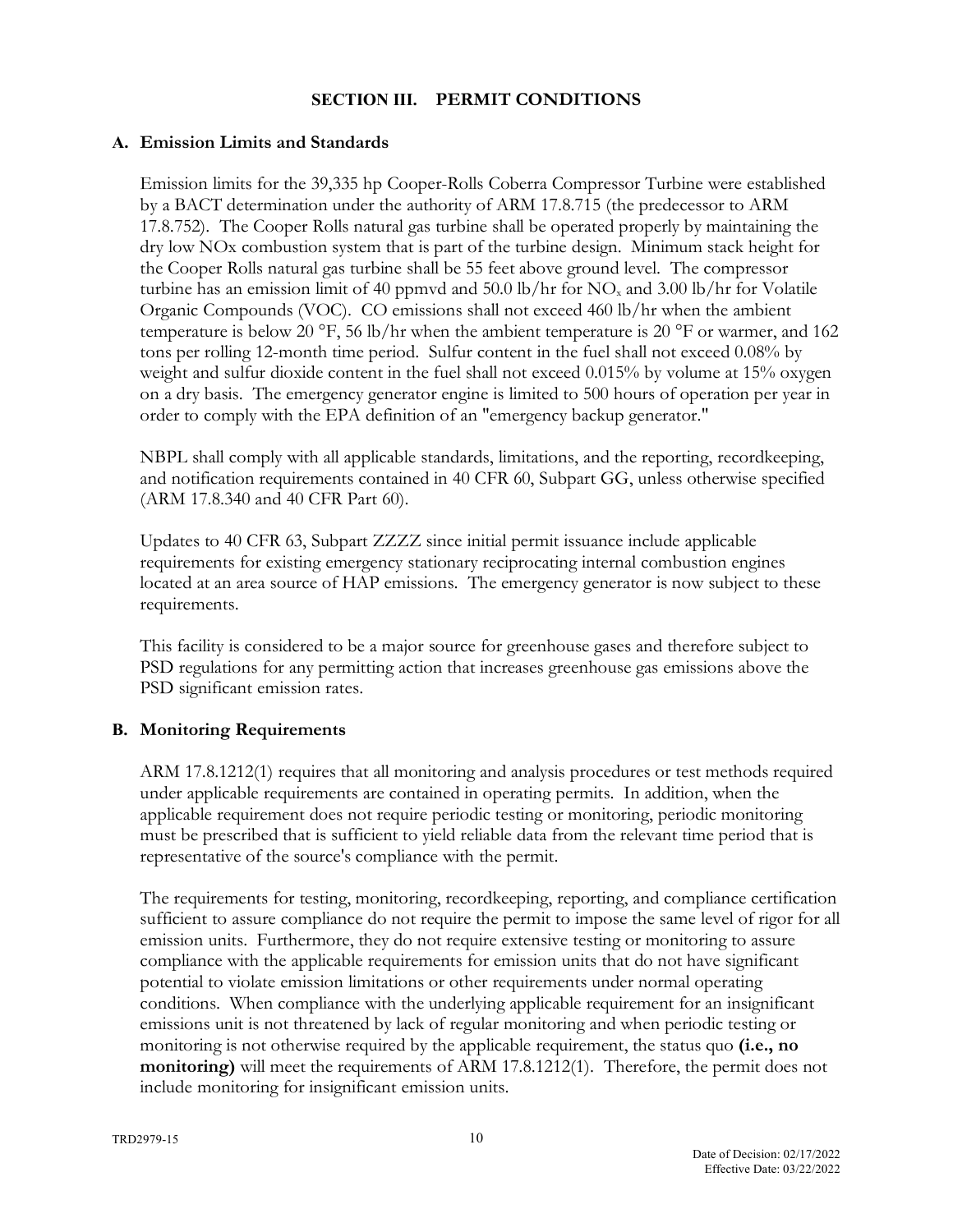The permit includes periodic monitoring or recordkeeping for each applicable requirement. The information obtained from the monitoring and recordkeeping will be used by the permittee to periodically certify compliance with the emission limits and standards. However, the Department may request additional testing to determine compliance with the emission limits and standards.

# **C. Test Methods and Procedures**

NBPL shall conduct an emissions test with a portable analyzer in order to determine the  $NO<sub>x</sub>$ emissions from the turbine once every six months. The portable analyzer shall be capable of achieving performance specifications equivalent to EPA traditional methods defined in 40 CFR 60, Appendix A, or shall be capable of meeting the requirements of EPA Conditional Test Method 022 for the "Determination of Nitric Oxide, Nitrogen Dioxide, and  $NO<sub>x</sub>$  Emissions from Stationary Combustion Sources by Electrochemical Analyzer." NBPL shall monitor compliance with the  $NO<sub>x</sub>$  and CO limitations by converting the emissions test results (ppm) to a mass emissions rate (lb/hr). Stack gas flow rates shall be determined using EPA Test Methods in 40 CFR 60, Appendix A. NBPL may use another testing procedure as approved in advance by the Department (ARM 17.8.105 and ARM 17.7.106).

# **D. Recordkeeping Requirements**

The permittee is required to keep all records listed in the operating permit as a permanent business record for at least 5 years following the date of the generation of the record.

#### **E. Reporting Requirements**

Reporting requirements are included in the permit for each emissions unit and Section V of the operating permit "General Conditions" explains the reporting requirements. However, the permittee is required to submit semi-annual and annual monitoring reports to the Department and to annually certify compliance with the applicable requirements contained in the permit. The reports must include a list of all emission limit and monitoring deviations, the reason for any deviation, and the corrective action taken as a result of any deviation.

# **F. Public Notice**

As an administrative amendment, no public notice is required.

# **G. Draft Permit Comments**

As an administrative amendment, no public notice is required.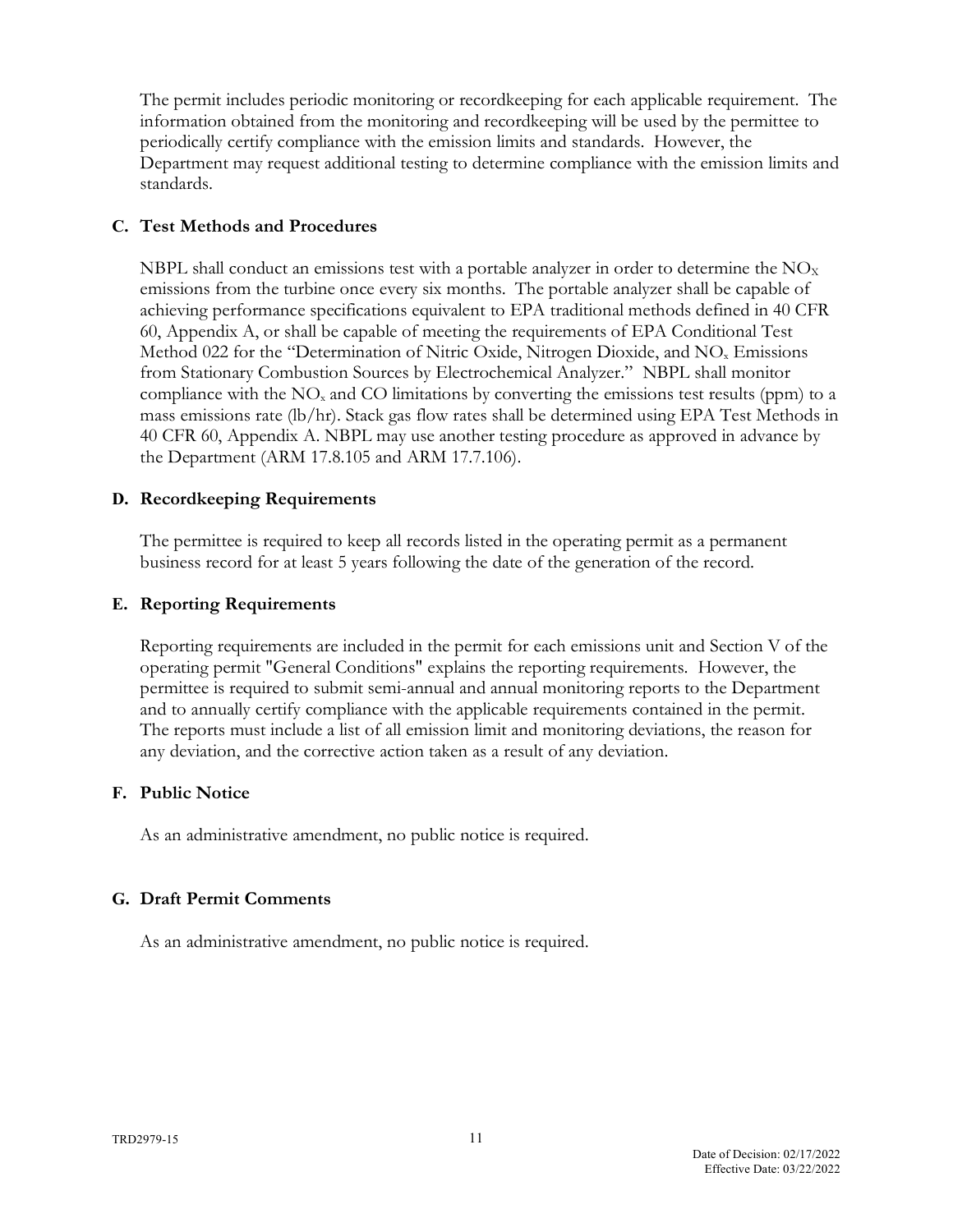#### **SECTION IV. NON-APPLICABLE REQUIREMENT ANALYSIS**

Section IV of the operating permit "Non-Applicable Requirements" contains the requirements that the Department determined were non-applicable. This section is intentionally left blank as this section typically summarizes the requirements that the applicant identified as non-applicable and contains the reasons that the Department did not include these requirements as non-applicable in the permit. No such scenario occurred during the renewal.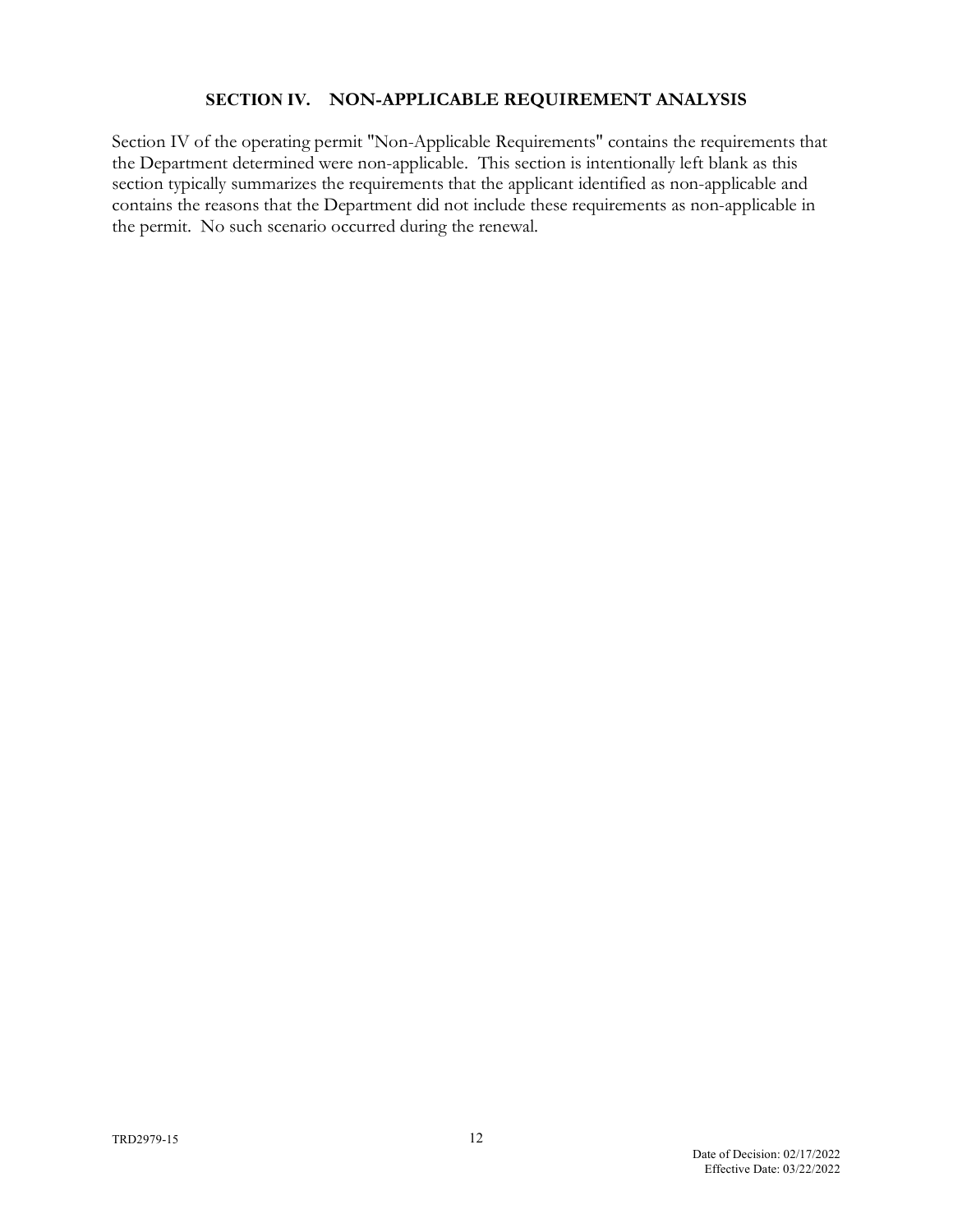### **SECTION V. FUTURE PERMIT CONSIDERATIONS**

### **A. MACT Standards**

On March 5, 2009, EPA published in the Federal Register a proposed rule to amend 40 CFR 63, Subpart ZZZZ. This rule has since become final and requires specific maintenance practices of the emergency generator engine.

#### **B. NESHAP Standards**

As of the decision date of Operating Permit #OP2979-15, the Department is unaware of any future NESHAP Standards that may be promulgated that will affect this facility.

#### **C. NSPS Standards**

This facility is currently subject to 40 CFR 60, Subpart GG, Standards of Performance for Stationary Gas Turbines. As of the decision date of Operating Permit #OP2979-15, the Department is unaware of future NSPS Standards that may be promulgated that will affect this facility.

#### **D. Risk Management Plan**

As of NBPL's renewal application date of October 10, 2020, this facility does not exceed the minimum threshold quantities for any regulated substance listed in 40 CFR 68.115 for any facility process. NBPL has not notified the department of any change to applicability of this requirement. This facility is not required to submit a Risk Management Plan.

If a facility has more than a threshold quantity of a regulated substance in a process, the facility must comply with 40 CFR 68 requirements no later than June 21, 1999; 3 years after the date on which a regulated substance is first listed under 40 CFR 68.130; or the date on which a regulated substance is first present in more than a threshold quantity in a process, whichever is later.

# **E. CAM Applicability**

An emitting unit located at a Title V facility that meets the following criteria listed in ARM 17.8.1503 is subject to Subchapter 15 and must develop a CAM Plan for that unit:

- The emitting unit is subject to an emission limitation or standard for the applicable regulated air pollutant (other than emission limits or standards proposed after November 15, 1990, since these regulations contain specific monitoring requirements);
- The emitting unit uses a control device to achieve compliance with such limit; and
- The emitting unit has potential pre-control device emissions of the applicable regulated air pollutant that are greater than major source thresholds.

NBPL does not currently have any emitting units that meet all the applicability criteria in ARM 17.8.1503, and is therefore not currently required to develop a CAM Plan.